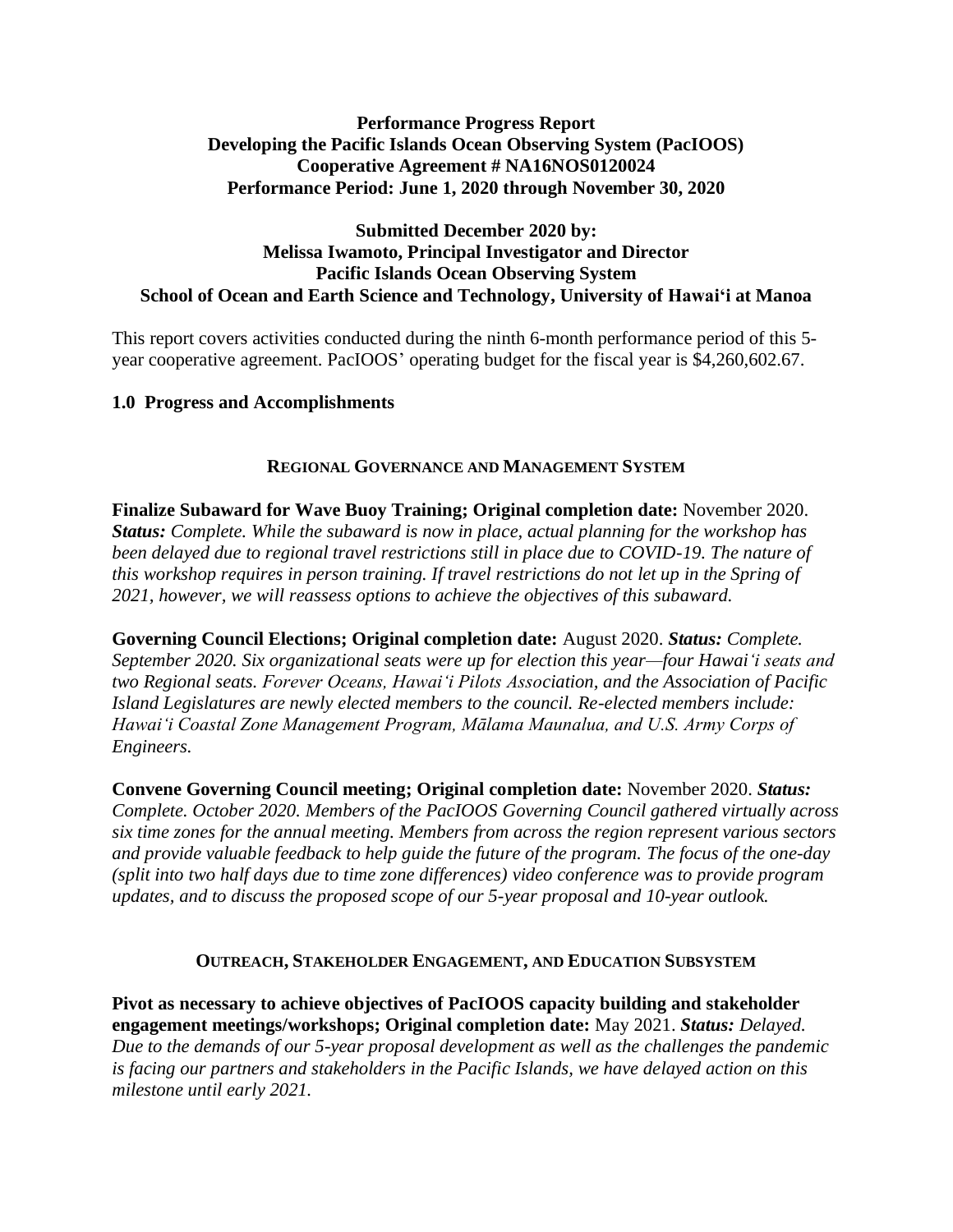# **Continue to follow-up on DBCP PI-4 and OceanObs'19 synergies and collaboration;**

**Original completion date:** Ongoing. *Status: Delayed. Some discussions have occurred, especially between the Global Drifter Program and PacIOOS for dissemination of small wave buoys in the islands, but realities of COVID-19 have delayed discussions with local partners.*

**Continue to seek additional funding to support ocean observing in the region and address stakeholder needs; Original completion date:** Ongoing. *Status: Ongoing. PacIOOS collaborated with partners and to successfully secure UNDP funding through a series of contracts for 2 new wave buoys each for Palau and the Marshall Islands.*

**Collaborate with NOAA OCM, other partners, and coastal management stakeholders to implement Data Ocean Sharing Initiative; Original completion date:** May 2021. *Status: In progress. The local project steering team agreed to hire a consultant to coordinate this project and move implementation along. PacIOOS hired EcoLogic, LLC, a local consulting entity that has experience in this topic area and this region, at the beginning of November. The lead from EcoLogic, Miranda Foley, has held one small kick-off meeting with PacIOOS and our partner on a related PI-CASC-funded project that was identified through synergies with the Ocean Data Sharing Initiative.* 

**Ongoing outreach and engagement with stakeholders and partners to ensure meeting ocean data needs; Original completion date:** Ongoing. *Status: Ongoing. Outreach and stakeholder engagement with partners is ongoing via e-mail, phone calls, and virtual meetings. In-person stakeholder meetings and community outreach and education efforts were suspended for this reporting period due to social distancing requirements related to COVID-19. Specific activities during this reporting period are listed below.*

# *Outreach Efforts*

- *PacIOOS continues to publish and distribute monthly e-newsletters; more than 140 new contacts were added to the newsletter mailing list, the majority of which signed up through the subscription form on the PacIOOS website. A total of 2357 recipients receive monthly updates. Highlighting PacIOOS data users and their specific use cases helps to illustrate the breadth of our stakeholders.*
- *Increased public awareness and interest for PacIOOS through media news releases and media coverage by collaborators and partners, including articles such as: Measuring marine toxins and pollutions in Marshall Islands; \$4.26 to support Pacific Islands Coastal, Ocean Observing; \$510 to research climate impacts of Hawai'i fisheries; UH researchers create free coral health monitoring tool; New UNEP funding to support climate resilience in Pacific Islands through early warning systems; and more.*
- *During this reporting period, the PacIOOS website was visited by over 59K users who had more than 196K sessions.*
- *Page views for the PacIOOS wave buoys alone totaled at over 355K. Data of CDIP website stats and NDBC website stats, data requests, and RSS requests are currently not available.*
- *PacIOOS' Facebook page has more than 1,520 likes; Twitter following increased to over 517 followers.*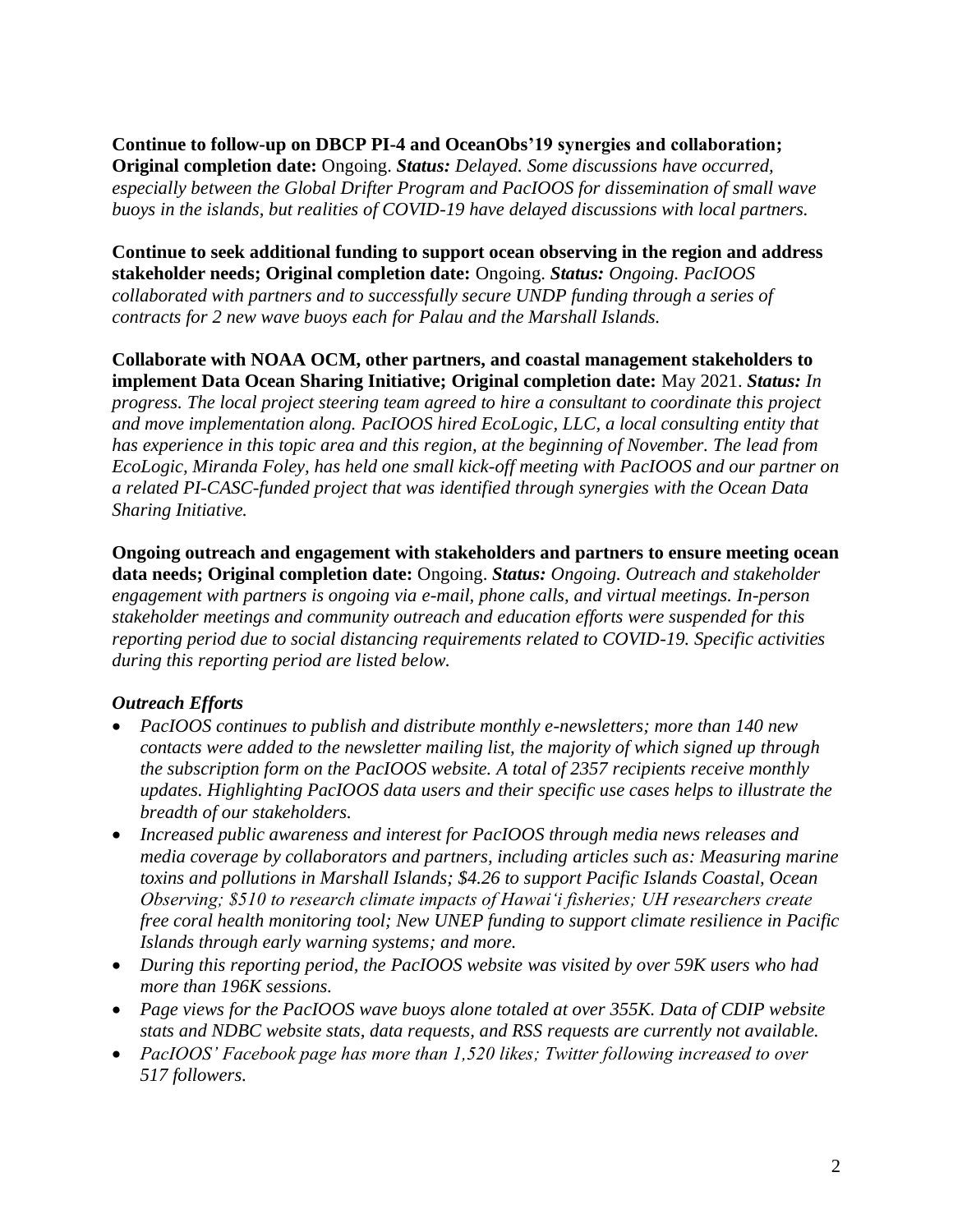# *Stakeholder Engagement*

- *Throughout the summer of 2020, PacIOOS staff reached out individually to more than 500 partners across the Pacific Islands region, to solicit feedback for the 5-year proposal development. A total of 370 comments were received with input on coastal and ocean observing needs, priorities, and potential collaborations.*
- *Engaged via video conferences with stakeholders from various sectors to discuss collaborations, including agency partners (U.S. Army Corps of Engineers, Hawai'i Office of Planning, Hawai'i Department of Transportation, Hawai'i Division of Aquatic Resources,), non-profit organizations (South Kohala Coastal Partnership), and other programs and partners (Pacific Community, Hawai'i Pilots Association, and Hawai'i Sea Grant).*

## *Collaborative Efforts, Events and Conferences*

- *Served on the Steering Committee for the Hawai'i and Commonwealth of the Northern Mariana Islands Coastal Resilience Assessments led by the National Fish and Wildlife Foundation*
- *Provided presentations at the (virtual) Society for Advancement of Chicanos/Hispanics and Native Americans in Science (SACNAS) conference, and the International Conference on Coastal Engineering; participated in the Pacific Islands Climate Adaptation Science Center (PI-CASC) Science Summit*
- *Online participation with NOAA Pacific Regional Outreach Group (PROG), State of Hawaiʻi Ocean Resources Management Plan (ORMP) Working Group, and IOOS Outreach Committee.*
- *Mentoring of undergraduate college students and high school students by water quality team to support sensor and buoy program.*
- *Integration of PacIOOS data in UH Hilo Marine Science undergraduate projects.*
- *Participate with other IOOS Regional Association in IOOS' economic evaluation survey.*

#### **OBSERVING SUBSYSTEM**

**Maintain and operate 7 HFR stations in Hawaiʻi, real-time surface currents data available online; Original completion date:** Ongoing. **Status:** *Ongoing. Focus continues to be on operations and maintenance of 7 HFR stations on Oʻahu and Hawaiʻi Island. Significant effort has gone into maintaining access to the sites, particularly Kaʻena, Kapolei, and Kakaʻako during this reporting period. Issues are due to change in staffing, management, renewal of expiring permits, and in the case of Kakaʻako, the transfer of the park where the HFR station is located from the State to a county agency. Required maintenance for the two Hawaiʻi Island HFR has been delayed to due COVID travel restrictions.* 

*PacIOOS also participated in this year's virtual Radiowave Operators Working Group (ROWG), presenting an overview of the University of Hawai'i in-house-built, open-source, and opendesign HFR system that PacIOOS is using. [http://www.pacioos.hawaii.edu/currents](http://www.pacioos.hawaii.edu/currents-category/obs/)[category/obs/](http://www.pacioos.hawaii.edu/currents-category/obs/)*

**Maintain operations of Waverider buoys in Hawaiʻi, Mariana Islands, American Samoa, and the Marshall Islands, real-time wave data and associated products online; Original**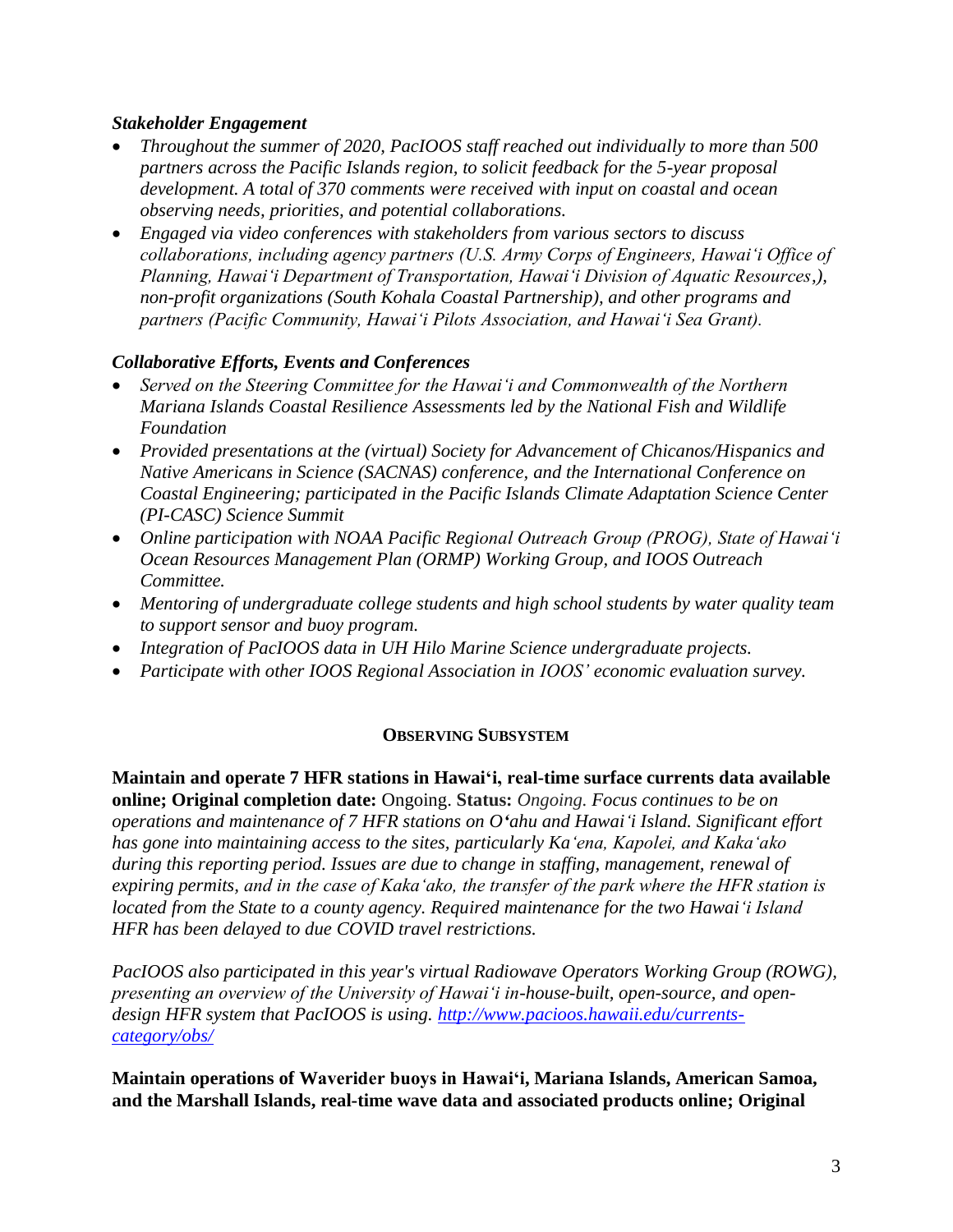**completion date:** Ongoing. *Status: Ongoing. Four buoys broke free from their moorings during this reporting period: Kauai in July and November; Waimea in September; and Maui in October. Status updates for these buoys are provided below. In addition, Ipan was preemptively recovered due to concerns with major communication drops from the buoys. On August 9, the Mōkapu wave buoy celebrated its 20th anniversary! SOEST deployed the Mōkapu wave buoy as its first wave buoy in Hawaiian waters. Two decades later, this wave buoy site is still going strong and recording wave conditions every 30 minutes. <http://www.pacioos.hawaii.edu/waves-category/buoy/>*

**Hire new wave buoy technician; Original completion date:** November 2020. *Status: In progress. The position description has been drafted and submitted to RCUH for review, approval, and posting. We hope to post the position before the end of the calendar year. A notice of the upcoming posting was included in our November newsletter.* 

**Redeploy Ritidian wave buoy; Original completion date:** August 2020. *Status: Complete. This buoy broke free at the end of last year during a storm with maximum waves heights of 34ft. Due to persistently rough ocean and weather conditions, followed by COVID-19 related travel restrictions, PacIOOS staff were unable to redeploy the wave buoy earlier this year. We were able to work with and train local partners to successfully deploy the buoy for us earlier than anticipated, in June 2020.*

**Redeploy Hanalei and Waimea wave buoys; Original completion date:** November 2020. *Status: Partially complete. Waimea was redeployed in September. Hanalei was redeployed in October 2020, only to break free soon thereafter. Shark activity is suspected. A new mooring design is in progress and will be deployed during the next reporting period.*

**Swap Kalaeloa and Pearl Harbor wave buoys; Original completion date:** August 2020. *Status: Complete. A new buoy was swapped at Kalaeloa in July 2020, and Pearl Harbor was swapped in August 2020. Regular maintenance ensures continued operation of the buoys to provide real-time information on wave height, direction, period, as well as sea surface temperature (and surface currents at Pearl Harbor buoy).*

**Swap Maui wave buoy; Original completion date:** November 2020. *Status: Delayed. The buoy broke from its mooring before we were able to swap it out for new one. The buoy has been retrieved, and the team is working on travel logistics (inter-island) in order to deploy a fresh buoy on site.*

**Maintain operations of nearshore water quality sensors, data online; Original completion date:** Ongoing. *Status: Ongoing. PacIOOS currently has 5 near shore sensors operational in Hawaiʻi (4 on Oʻahu, 1 on Maui), and 4 operational in the Insular Pacific (American Samoa, the Federated States of Micronesia, the Republic of the Marshall Islands, and Guam). Partners on the islands other than Oʻahu are key to keeping these sensors operational and data flowing. Dynamic graphs and map viewers are on the PacIOOS website. <http://www.pacioos.hawaii.edu/water-category/sensor/>*

*The partners maintaining sensors in the Insular Pacific have been impacted to various degrees due to COVID. The team is working with partners to identify options to continue maintaining the sensors.*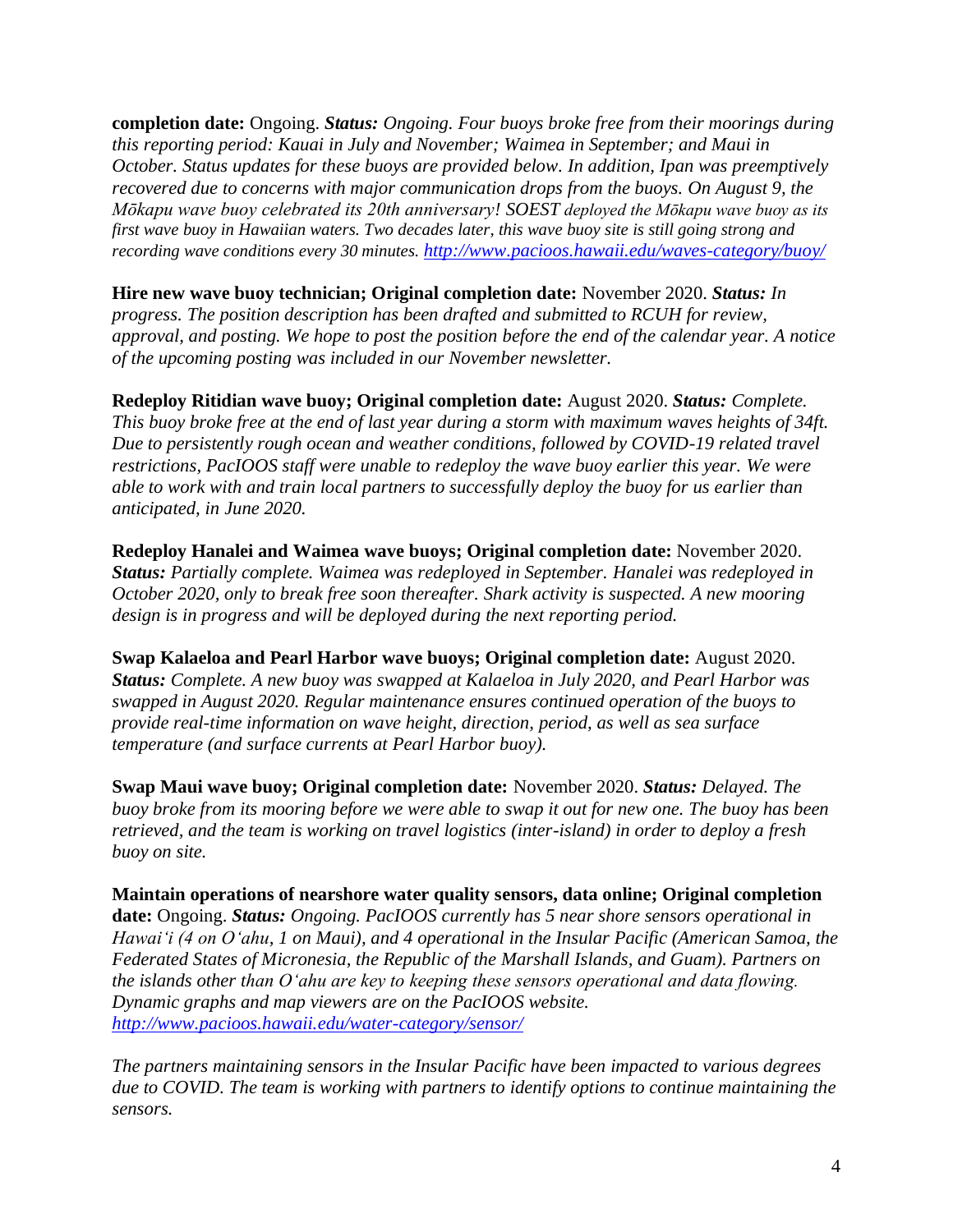**Continue Water Quality Sensor Partnership Program, data online; Original completion date:** Ongoing. *Status: Ongoing. The PacIOOS Water Quality Sensor Partnership Program (WQSPP) continues to be popular with partners and the PacIOOS Governing Council. The program currently has two sensors deployed (Maalaea Harbor in Maui, and Babeldaob, Palau). The Palau project is with a local non-profit organization, Ebiil Society, who is monitoring water quality downstream of a terrestrial/forest restoration site. The Maalaea Harbor project is with the Maui Nui Marine Resource Management Council to monitor conditions in this highly used local harbor. All WQSPP data of completed projects are now available on the PacIOOS website under archival sites:<http://www.pacioos.hawaii.edu/water/sensor-archive/>*

## **Develop data interpretation product template for WQSPP projects; Original completion**

**date:** November 2020. *Status: In progress. A draft template for WQSPP projects has been developed and circulated within PacIOOS. The template will be finalized in early 2021, with additional input from local partners, including previous WQSPP partners.* 

## **Transition to new cellular modem for Pelekane Bay Water Quality Buoy; Original**

**completion date:** February 2021. *Status: Complete. Dr. Steve Colbert along with his team of students at UH Hilo refurbished the water quality buoy with new solar panels, new data loggers and cellular modem, and an EXO sonde. The sonde collects data of water temperature, salinity, turbidity, chlorophyll, and oxygen in 15-min intervals. This coastal mooring helps to establish baseline data of coastal water conditions in Pelekane Bay, which often experiences high levels of turbidity.*

**Maintain operations of Hawaiʻi Island water quality buoys, data online; Original completion date:** Ongoing. *Status: Ongoing*. *Data are transmitted hourly and available on the PacIOOS website:<http://www.pacioos.hawaii.edu/water/wqbuoy-pelekane/> http://www.pacioos.hawaii.edu/water/wqbuoy-hilo/* 

**Manufacturer repair PacIOOS SeaGlider; Original completion date:** November 2020 *Status: Complete. The PacIOOS SeaGlider was sent to Kongsberg for servicing and repair in November 2018. We finally received the repaired glider back from what is now Hydroid, Inc. in October 2020.*

**Additional activities** not mentioned above that highlight regional observing system successes and occurred during this reporting period include the following:

- *Continued partnership with numerous NOAA and American Samoa partners to maintain GPS readings of the new MAPCO2 buoy in Fagatele in the National Marine Sanctuary of American Samoa. The buoy has stopped collecting data and needs to be serviced. Travel restrictions due to COVID are delaying activities.*
- *Continued maintenance of the weather station at the entrance of Honolulu Harbor. <http://www.pacioos.hawaii.edu/weather/obs-honolulu/>*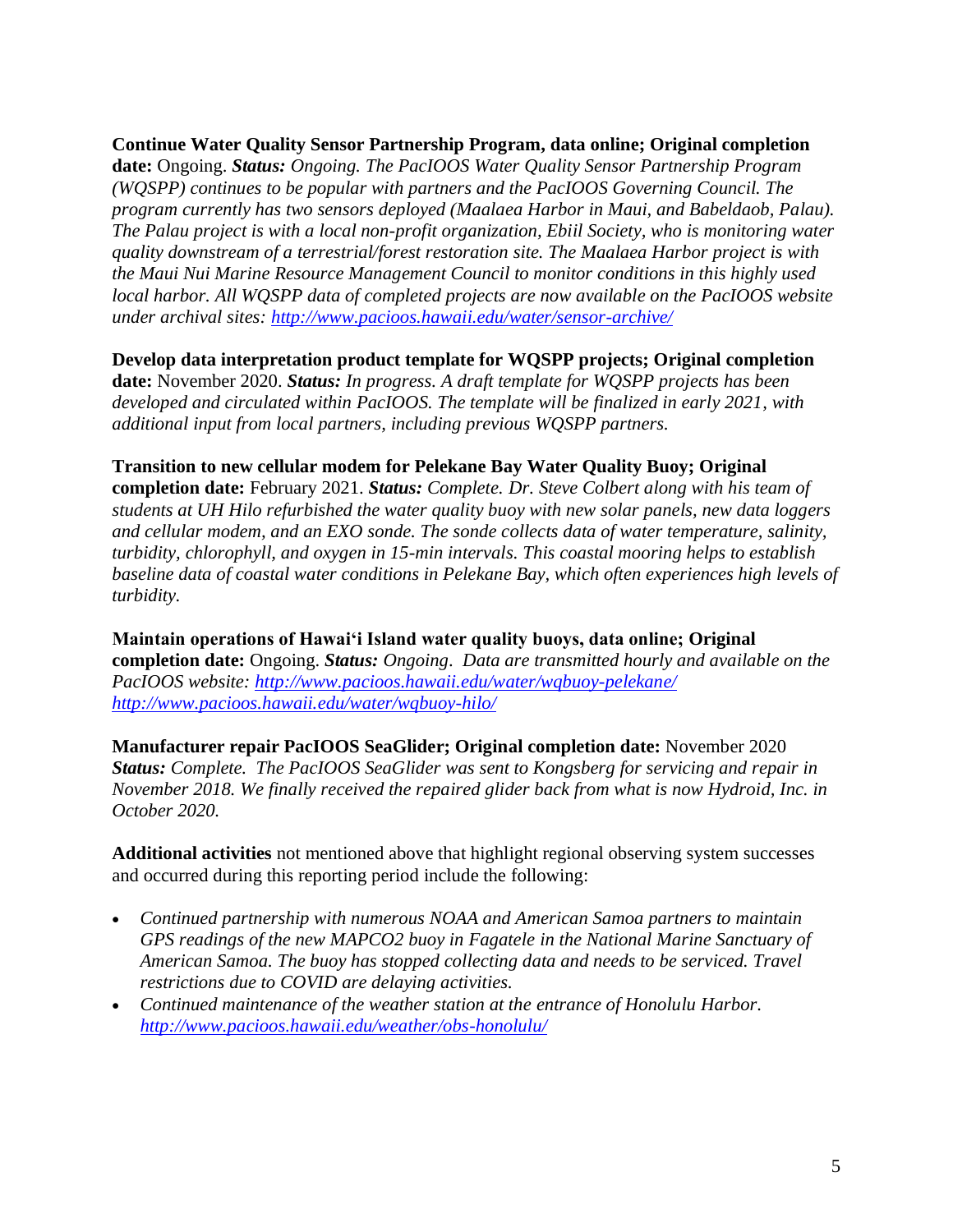## **DATA MANAGEMENT AND CYBERINFRASTRUCTURE (DMAC) SUBSYSTEM**

**Upgrade server hardware for DMAC central infrastructure; Original completion date:**  November 2020. *Status: Complete.* New hardware has been configured; in the next quarter it will be relocated to a new server room with the other PacIOOS computing facilities.

**Complete PacIOOS DMAC server migration; Original completion date:** November 2020. *Status: In progress.* **New target completion date:** March 2021. *DMAC staff continue to migrate PacIOOS servers from a single server to a stack of servers running Virtual Machines (VM). The plan is to take advantage of VM management and parse different services to different VM's, thus eliminating single points of failure. The team has successfully migrated the main services, i.e., the PacIOOS website, THREDDS, and ERDDAP. The final service to move is DataTurbine, which PacIOOS uses to manage real-time data from various in-situ platforms. This step has been delayed due to time availability of the contractor, but it is in progress.*

**Identify and ingest of new biological data sets with regional partners; Original completion date:** Ongoing. *Status: Ongoing.* PacIOOS will continue to work with the local Pacific Islands Fisheries Science Center (PIFSC) and the IOOS Program Office to identify and publish new data to OBIS.

**Hire data analyst to assist with DMAC operations; Original completion date:** November 2020. *Status: Delayed. Other commitments of the data management team, and challenges due to COVID-19 have pushed this hire back.*

The other data management milestones that directly relate to specific observing, modeling, or other subsystem components are listed and described with those components.

**Additional activities for the data management subsystem** that are not mentioned within the other subsystems but that highlight regional observing system success and occurred during this reporting period include the following:

- *In October, PacIOOS became the first IOOS Regional Association to be recertified by NOAA for another five years.*
- *During this performance period, over 177,203 unique visitors (via direct external access to our servers) accessed more than 29.13 million pages in our servers (TDS, ERDDAP) and transferred over 16.41TB of data.*
- *The water characteristic data from three short-term water quality sensors owned by the State of Hawaiʻi Department of Health Clean Water Branch and deployed by PacIOOS in Maunalua Bay, Oʻahu, are now available on the PacIOOS website.*
- *PacIOOS implemented the most recent updates of NOAA's Coral Reef Watch products, Version 3.1. on PacIOOS Voyager, TDS, and ERDDAP. Specifically, changes in the underlying netCDF data files needed to be made to the NOAA/NESDIS operational products. The suite of operational global satellite coral bleaching heat stress monitoring products have a 5-km resolution and are produced daily in near real-time. It includes data sets of sea surface temperature (SST), SST anomaly, coral bleaching alert areas, coral bleaching hot spots, and degree heating weeks. In addition to the coral bleaching alert areas, the coral bleaching alert area 7-day maximum has been added.*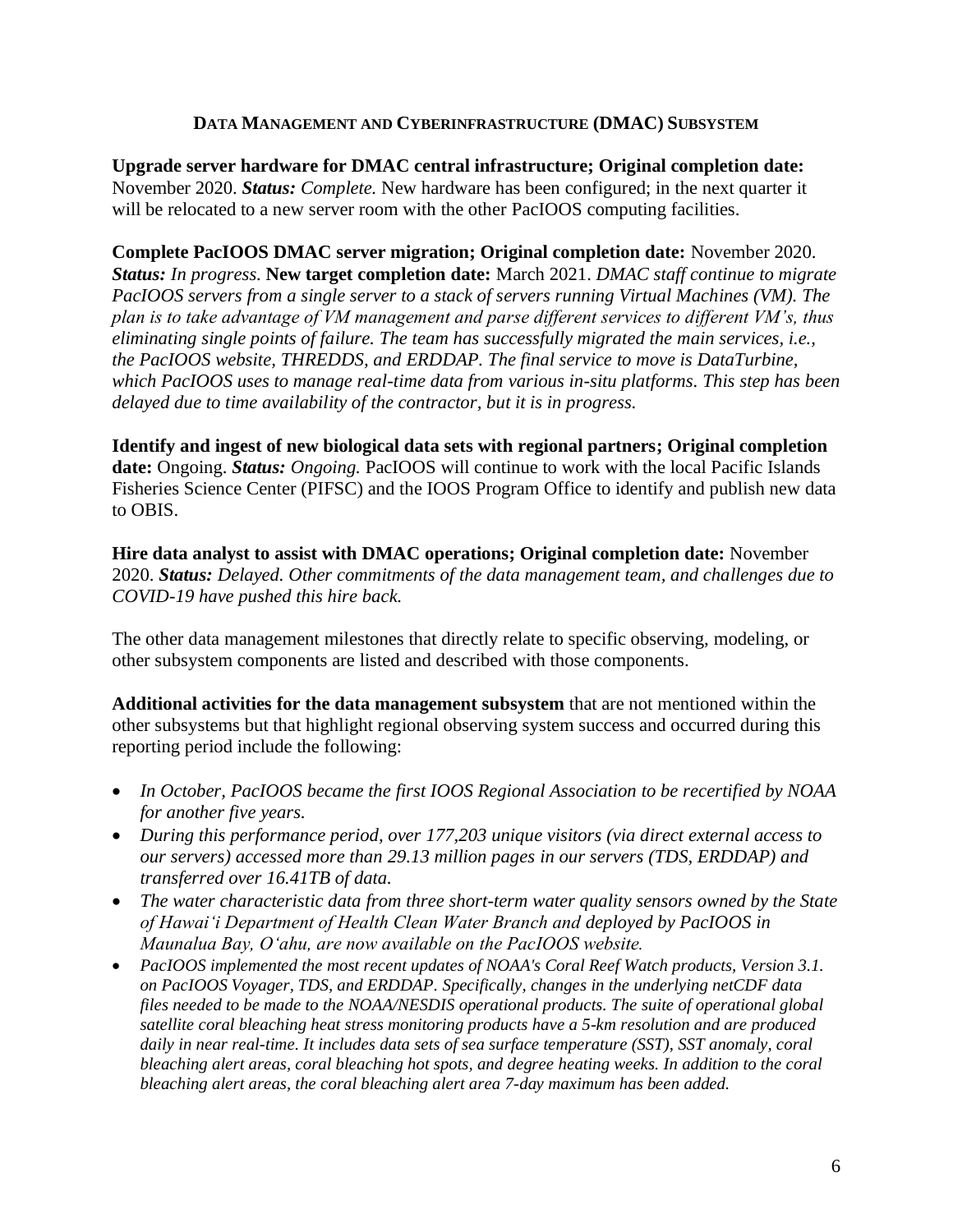#### **MODELING, ANALYSIS, AND PRODUCT DEVELOPMENT SUBSYSTEM**

**Maintain 6-day high-water level forecasts; tailored using ongoing feedback (e.g., multiple thresholds); forecasts available online; Original completion date:** Ongoing. *Status: Ongoing. Continued ongoing maintenance of data streams. Enhancements for the Pago Pago HSL forecast were made, with thresholds established based on ground-truthing during events, but the actual forecast is down due to the tide gauge data stream (non-PacIOOS asset) being down and travel restrictions inhibiting technicians being able to fix it. <http://www.pacioos.hawaii.edu/shoreline-category/highsea/>*

**Maintain wave run-up forecasts; tailored using ongoing feedback; forecasts available online; Original completion date:** Ongoing. *Status: Ongoing. Continued ongoing maintenance of data streams. PacIOOS continues to refine forecasts with user feedback and collaborating with partners to obtain on-the-ground validation during predicted events. Enhancements for the Waikīkī wave run-up forecast were made, with thresholds established based on local input. The next step is to continue vetting with key users before going live with the changes. <http://www.pacioos.hawaii.edu/shoreline-category/runup/> <http://www.pacioos.hawaii.edu/pacioos-updates/data-collection-wave-dynamics-west-maui/>*

**Convert West Maui model to forecast tool; Original completion date:** August 2020. *Status: Complete. The forecasts are currently being produced in their operational modes for all twelve regions that cover the West Maui coast from Honolua Bay in the north to Papalaua Wayside Park in the south. These forecasts will go live after additional calibration and consistency checks specific to each region, and outreach with key stakeholders and users of the beta version of the webpages, planned for the first quarter 2021.*

**Support fieldwork for data to validate the West Maui model; Original completion date:**  November 2020. *Status: Complete. The team now has in situ data coverage along the entire* 

*stretch of the West Maui region, with recent field sites focused on the parts of the region impacted by southern swells. The data will be quality controlled and converted from raw pressure data to sea level; then they will be used to check how the model is performing, especially for the southern domain.*

**Maintain harbor surge forecast; tailored using ongoing feedback/new inputs; forecast available online; Original completion date:** Ongoing. *Status: Ongoing. The Haleʻiwa Harbor Surge forecast was down for part of this reporting period due to maintenance issue at NCEP when they transitioned the WaveWatch III model to its new instance. The harbor surge forecast relies exclusively on the directional spectra time series from virtual buoys and has no other backup, hence the delay in bringing the forecast back online. The issue has been resolved, and the forecast is again operational. Work is ongoing to refine the harbor surge forecast and obtain non-IOOS funding to expand locations. With our partners, we continue to make progress toward the development of a harbor surge forecast for Kahului Harbor in Maui, and we have developed a plan for deployment of pressure sensors and current meters to quantify the different wavegenerated threats and their spatial variations within the harbor, and to relate these threats to incident swell characteristics (e.g., significant wave height, peak period, and direction). The deployment plan is still being refined for submission to USACE for permitting. The existence of*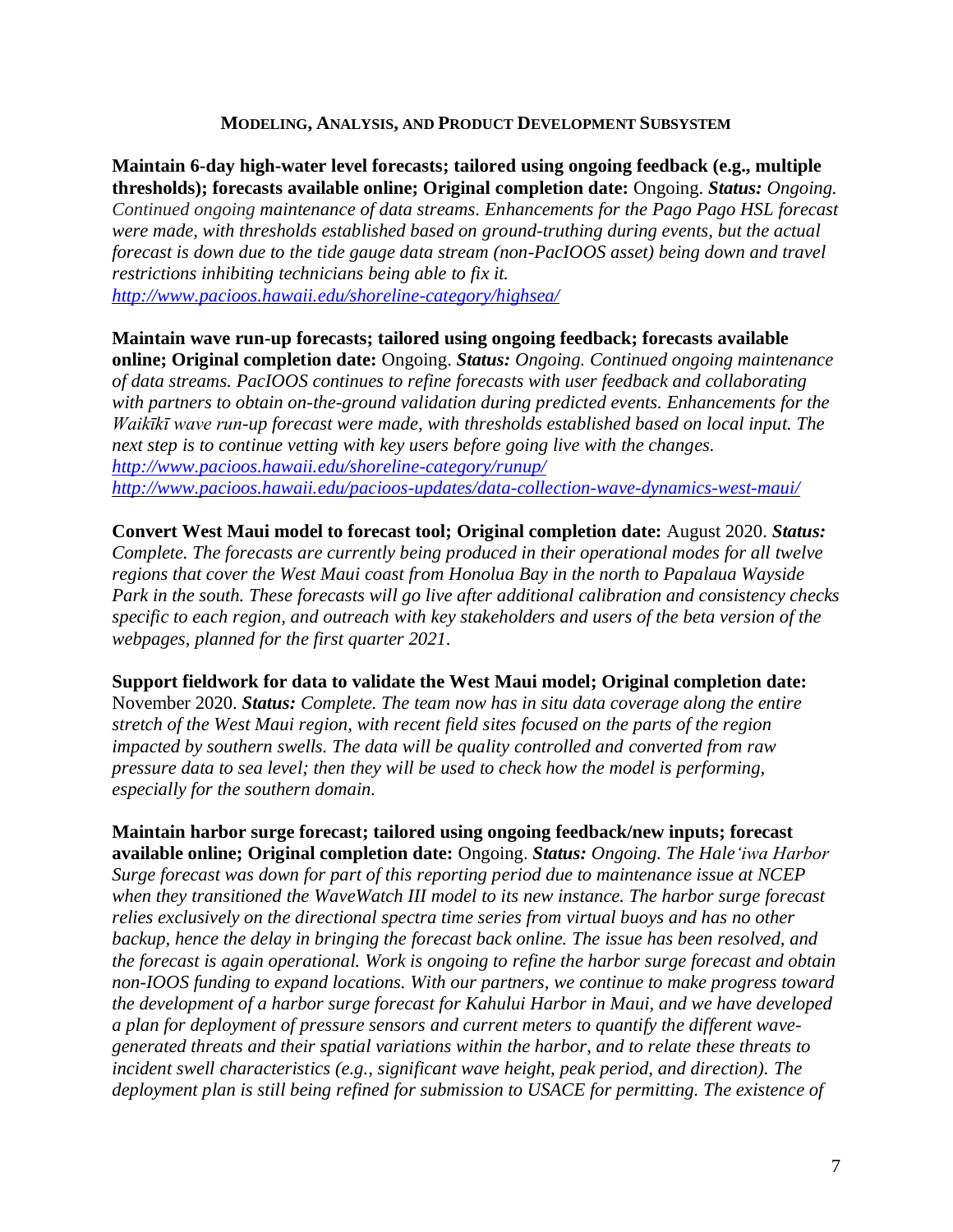*COVID-19 has altered access to the harbor, requiring a re-evaluation of the deployment plan. We currently are only allowed to access the harbor on Sundays, which creates significant problems regarding travel from/to Oʻahu to/from Kahului, lodging, etc. Inter-island travel remains a challenge due to frequently-changing COVID-related requirements. A deployment date will be set after permitting, and will depend on the state of the pandemic regulations. <http://www.pacioos.hawaii.edu/shoreline-category/harborsurge/>*

**Maintain ROMS circulation models for Hawaiʻi, Mariana Islands, and Samoan Islands; Original completion date:** Ongoing. *Status: Ongoing. PacIOOS ROMS is available for various areas and grid sizes in Hawaiʻi, the Mariana Islands, and Samoa.*

**Observation analysis impacts for ROMS running operationally; Original completion date:**  Ongoing. *Status: Ongoing. We assess the impact of every observation used to perform the daily analysis: we examine transport, Eddy Kinetic Energy (EKE), and isopycnal depth in HI; transport and EKE in Guam.*

#### **Observation forecast impacts for ROMS running operationally; Original completion date:**

Ongoing. *Status: Ongoing. We now have an experimental setup that quantifies how each observation improved (or degraded) the forecast for a particular metric. Currently, we are using the transport metric in Hawaiʻi.*

**Development of coupled physical/biogeochemical model for Hawaiʻi; Original completion date:** Ongoing. *Status: Ongoing. Model development of a coupled ROMS/COBALT model is complete, allowing for a seamless integration of physical and biogeochemical parameters. The goal is to incorporate the ecosystem output into PacIOOS' daily ocean modeling forecasts; however,* the *assimilation of biogeochemical data is a significant hurdle that we will need to work on in the coming years. We are collaborating with partners in CenCOOS on the work they are doing to incorporate biogeochemical data assimilation. We have received funding from NOAA MAPP to perform a suite of projections through the end of the century to examine the impacts of climate change on the fisheries around Hawaiʻi. Initial model results for the time period 2010-2017 have shown that the availability of light is the most significant driver in the seasonal cycle of organisms around Hawaiʻi.*

*<http://www.pacioos.hawaii.edu/new-tools/new-comprehensive-ecosystem-model-hawaii/>*

**Model data and products (including Ala Wai Plume Forecast) online; Original completion date:** Ongoing. *Status: Ongoing. All forecasts and data output are available via the PacIOOS website[.http://www.pacioos.hawaii.edu/currents-category/model/,](http://www.pacioos.hawaii.edu/currents-category/model/) <http://www.pacioos.hawaii.edu/water/model-plume-alawai/>*

**Maintain wave (WaveWatch III and SWAN) models for Hawaiʻi, Mariana Islands, and Samoan Islands; Original completion date:** Ongoing. *Status: Ongoing. All models are operational. <http://www.pacioos.hawaii.edu/waves-category/model/>*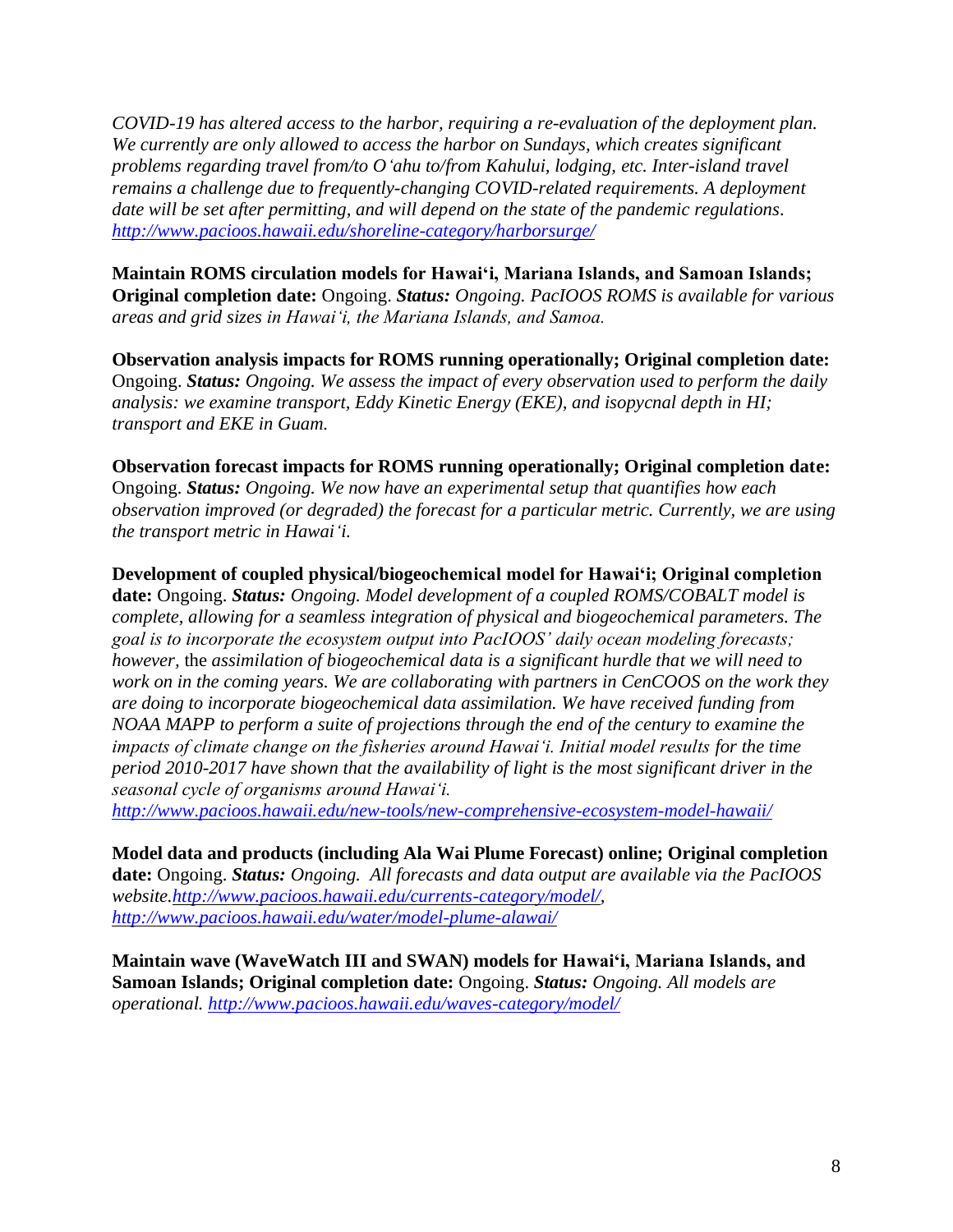#### **RESEARCH AND DEVELOPMENT SUBSYSTEM**

**Transmitting tags (including ocean profiling tags) deployed on pelagics (sharks) throughout the year; Original completion date:** Ongoing. *Status: Ongoing. Deployment of satellite-linked ocean profiling tags has been severely impacted due to restrictions on small boat use in the islands due to COVID-19. New COVID protocols were approved by the UH in September 2020, and our team filed a specific ocean field work (tagging) protocol that was approved. A low level of field activity has now resumed, and we are hopeful of deploying tags during the last quarter of 2020. The team continues to develop data transfer protocols to allow transfer of ocean profiles to PacIOOS data portal. <http://www.pacioos.hawaii.edu/projects/sharks/>*

## **Maintain land-based receivers for shark tags throughout the year; Original completion**

**date:** Ongoing. *Status: Ongoing. Currently 3 land-based receivers ("Motes") are deployed on Oʻahu, and 2 are deployed on Maui, to collect and forward data from tagged sharks. During the reporting period the O'ahu receivers on Mt. Kaʻala and at Kaʻena Point were upgraded and reinstalled. Additional Motes funded through a subaward from NERACOOS (ONR funding)*  have been ordered and are in the vendor's assembly 'pipeline.' These Motes will be received in *January 2021, and deployed on the Kona coast of Hawaii Island, when COVID travel restrictions are lifted.*

**Continue to assist the IOOS ATN DAC with data ingest of ocean profiles from telemetered animals; Original completion data:** Ongoing. *Status: Ongoing. Historical shark tracks have been provided to the ATN DAC and used to refine and test transfer protocols for these kinds of data. These tracks were successfully ingested by the DAC and are available for viewing. Associated depth/temperature profiles have yet to be linked to these tracks but work on this aspect is ongoing.*

#### **2.0 Scope of Work**

No changes to the project scope of work are anticipated.

#### **3.0 Personnel and Organizational Structure**

No major personnel changes during this reporting period. One organization, the Association of Pacific Island Legislatures (APIL), became a MOA partner with PacIOOS.

#### **4.0 Budget Analysis**

Due to numerous restrictions and pivots due to COVID-19, we are slightly behind on spending. The University of Hawaiʻi Office of Research Services submitted a semi-annual financial report for the period ending September 30, 2020, through Grants Online. That report showed total receipts of \$9,609,311.31. As of November 30, 2020, internal budget tracking shows expenditures of \$10,157,178.34 representing a drawdown of 66.56% of the Federal funding for this 5-year award.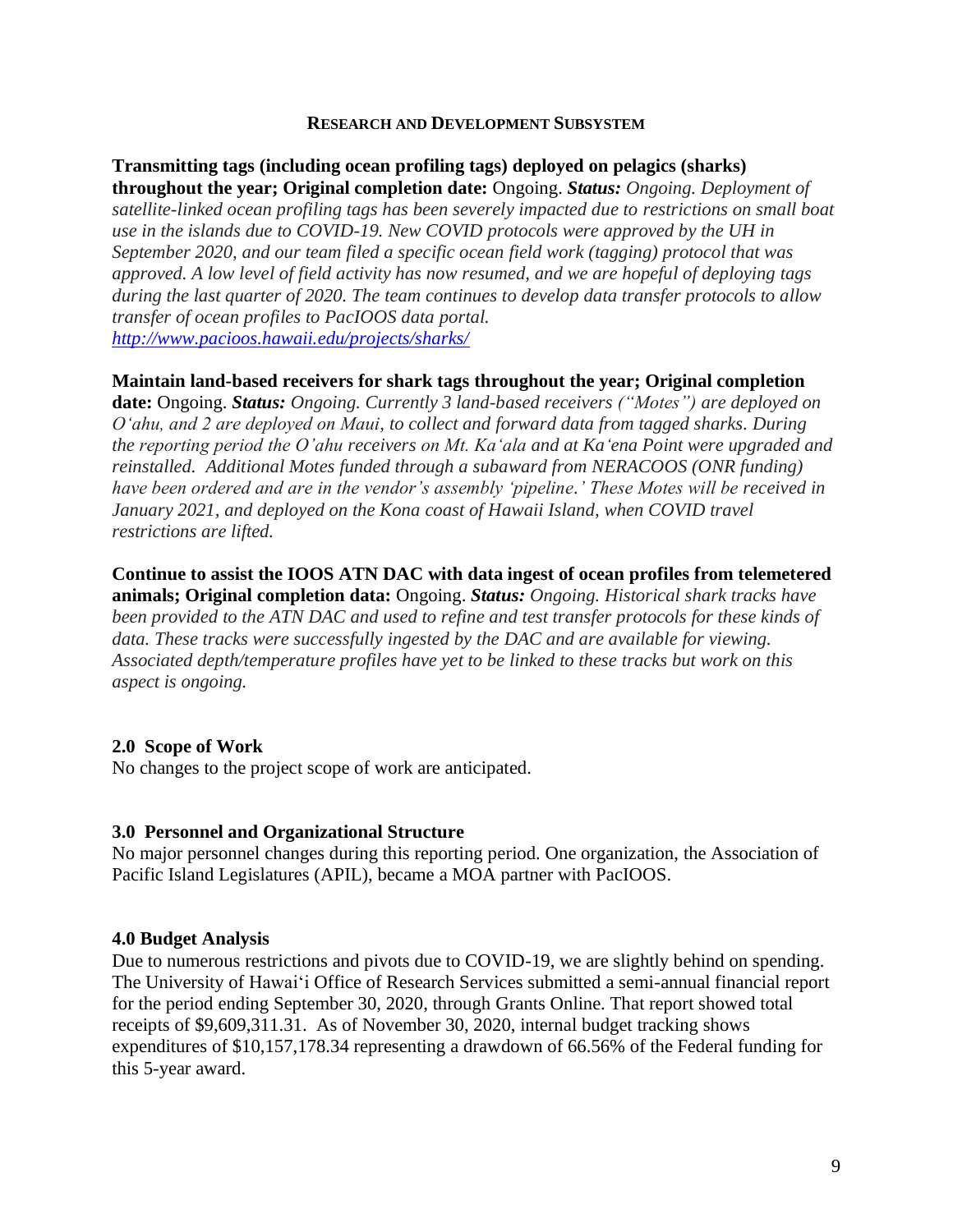## **Performance Progress Report Addendum (covering December 2019 – November 2020, unless otherwise stated)**

# **Education and Outreach Inventory**

The Education and Outreach Inventory has been updated with PacIOOS activities. Please see the Google Doc for responses.

[https://docs.google.com/a/noaa.gov/spreadsheets/d/1gjQiCa\\_cf1IGUNZPSoS4OG5CAKSXW\\_e](https://docs.google.com/a/noaa.gov/spreadsheets/d/1gjQiCa_cf1IGUNZPSoS4OG5CAKSXW_ejCFEVjLEOZHE/edit?usp=sharing) [jCFEVjLEOZHE/edit?usp=sharing](https://docs.google.com/a/noaa.gov/spreadsheets/d/1gjQiCa_cf1IGUNZPSoS4OG5CAKSXW_ejCFEVjLEOZHE/edit?usp=sharing)

# **PacIOOS Data Management, Products, and Services**

The PacIOOS DMAC subsystem enables the public to discover, access, and understand ocean and coastal information collected by PacIOOS and regional partners. The PacIOOS data management group (DMG) ensures the data collected by PacIOOS are stored and accessible to users via standard services. A brief description of how PacIOOS DMAC complies with the [IOOS](https://ioos.noaa.gov/data/contribute-%20data/)  [core capabilities](https://ioos.noaa.gov/data/contribute-%20data/) and the NOAA data sharing requirements is below. Please see the PacIOOS Data Management System (DMS) Plan (2020) found on our [recertification webpage](http://www.pacioos.hawaii.edu/certification/) for details.

# **1. Open Data Sharing**

PacIOOS adheres to the NOAA Data Sharing Procedural Directive. All real-time and near realtime data managed by PacIOOS ascribe to the [GEOSS data sharing principles a](http://www.earthobservations.org/geoss_dsp.shtml)re freely available through open services, without delay or restriction. Avenues for accessing the data are available through the [PacIOOS website.](http://www.pacioos.hawaii.edu/data-access/servers/) Geospatial data are served via GeoServer and OpenLayers. PacIOOS is committed to maintaining the FAIR data principles (Wilkinson et al., 2016). We do not restrict access to data. Metadata are provided for all data, and data are machine-readable.

#### **2. Data Management Planning and Coordination**

PacIOOS maintains a local data storage system and collaborates with NCEI for permanent archiving of appropriate data. The PacIOOS DMS Plan (PacIOOS, 2020) is regularly updated and is part of our successful recertification package through NOAA. In addition to being a regional data provider, PacIOOS also provides the infrastructure for data-assimilating models to receive data. PacIOOS continuously strives to make improvements to the system to ensure that regional DAC maintenance is stable, reliable, and efficient. PacIOOS supports data management coordination by participating in the operations, maintenance, and evolution of the national DMAC subsystem, including contributions via annual meetings, webinars, and conference calls throughout the year. PacIOOS actively participates in cross-regional data management policy and implementation plan development, when invited to do so. PacIOOS consistently contributes to national data management committees and forums.

#### **3. Data Access**

All PacIOOS data are made available via standard services, and all are registered in the IOOS Catalog. Direct, binary access is provided through standard open-source protocols. Our main service is OPeNDAP (Open-source Project for a Network Data Access Protocol), and the system is built around the Thematic Real-time Environmental Distributed Data Services (THREDDS) DODS Server (TDS). The Environmental Research Division's Data Access Program (ERDDAP)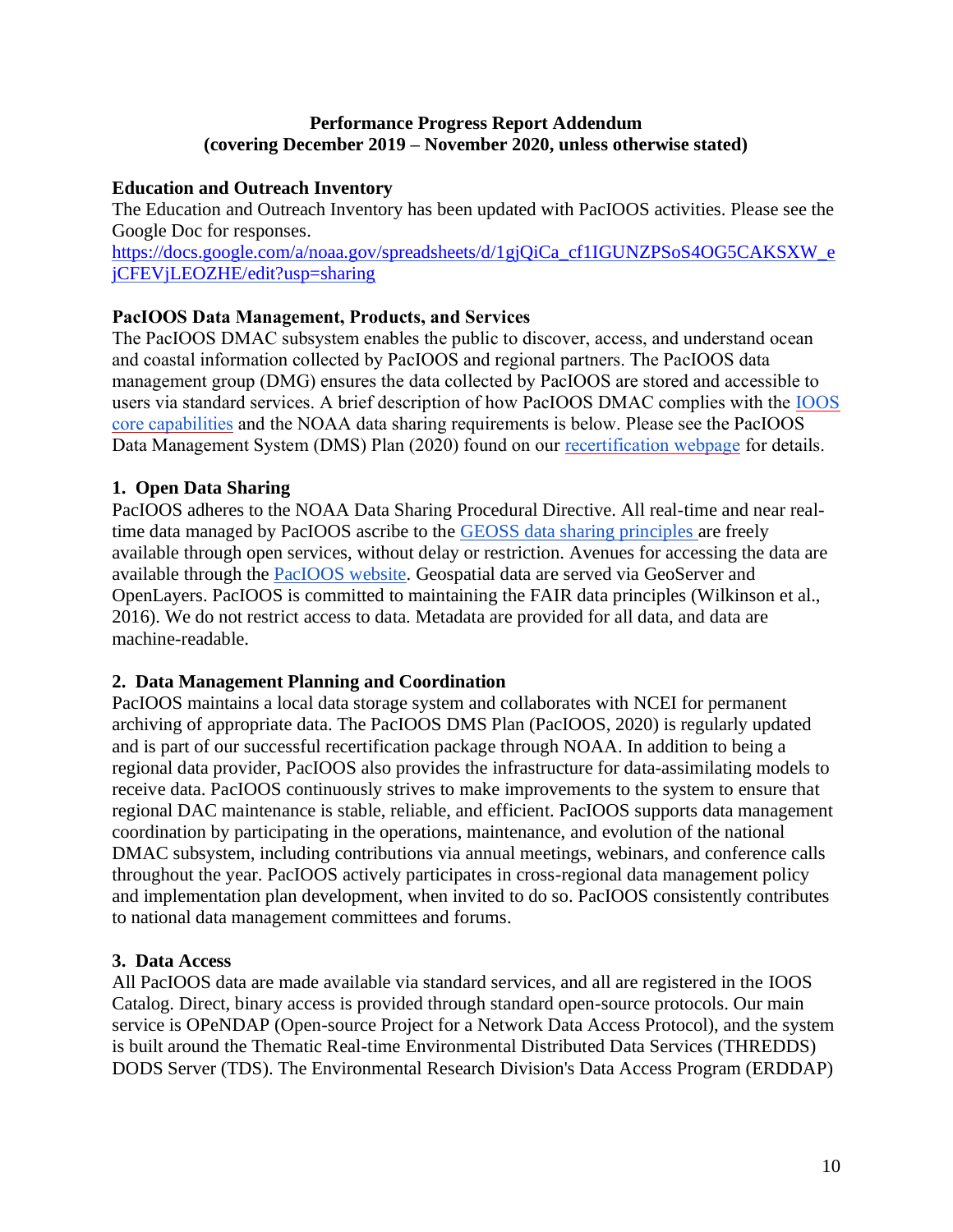is used for a variety of services, including display and subsetting. GeoServer is used to serve geospatial data.

# **4. Metadata and Data Formats**

PacIOOS follows Federal Geographic Data Committee (FGDC) and/or ISO 19115 metadata standards. A python-based PacIOOS web catalog service (pyCSW) provides access to all metadata with query capabilities. All our metadata are published on a public web page and via the catalog service. PacIOOS offers data in IOOS-approved common data formats, including but not limited to, NetCDF, flat IEEE binary, ASCII, CSV, HDF, GRIB, and GIS formats. Our format is consistent with the NCEI netCDF templates. The vocabularies used for geophysical data adhere to the netCDF Climate and Forecast (CF) conventions. Biological data use the IOOS Biology Standard that is based on Darwin Core.

# **5. Catalog Registration**

All PacIOOS data have complete and accurate metadata. These metadata are provided in a web accessible folder (WAF) that is read by various catalog services, including IOOS catalog service.

# **6. Provision of Data to the Global Telecommunication System (GTS) via NOAA National Data Buoy Center (NDBC)**

PacIOOS data that go through the functional DACs (e.g., data from the PacIOOS wave buoys) are sent by the DAC to the WMO GTS via NOAA NDBC when appropriate. WMO numbers for remaining PacIOOS observing platforms (near shore sensors (NSS) and water quality buoys (WQB)) were obtained for this procedure. The data from these platforms are sent to the GTS via ERDDAP and NDBC.

# **7. Storage and Archiving**

Local storage for data streams is on a series of Redundant Array of Independent Disks (RAID) system, which is a single unit with multiple hard drives with data stored redundantly across the disks, so in the event of a hardware failure on a single disk data are preserved on another. In addition, all PacIOOS data are replicated across mirrored RAID systems (requiring double the storage capacity). PacIOOS is working with NCEI to ensure archiving of PacIOOS data. We set up a process to provide data to NCEI via a WAF. ERDDAP is used to aggregate the daily files into archive files. The system hardware has been recently upgraded, and once real-time data services are fully migrated, data from the remaining NSS will be sent for archive in a similar way. Storage and archiving of data that go to a functional DAC are handled by each respective functional DAC. We currently collect over 6 TB of data per year, most of this model output. With higher resolution models and additional model grids proposed, we anticipate an increase in volume of data. If we start to archive video from our beach camera, this could increase the volume of data by another 1-2 TB/year. At minimum, we anticipate collecting 7TB/year of data per year of this proposal, and potentially upwards of 15TB/year.

# **8. Sustained Operations**

PacIOOS aims to maintain and enhance a system that will persist long-term. Changes to the IOOS DMAC policies and procedures, such as QARTOD updates, are incorporated as necessary. While PacIOOS has implemented, and will continue to implement automation in the system (through programming, etc.) as much as possible, there will always be a need for experienced,